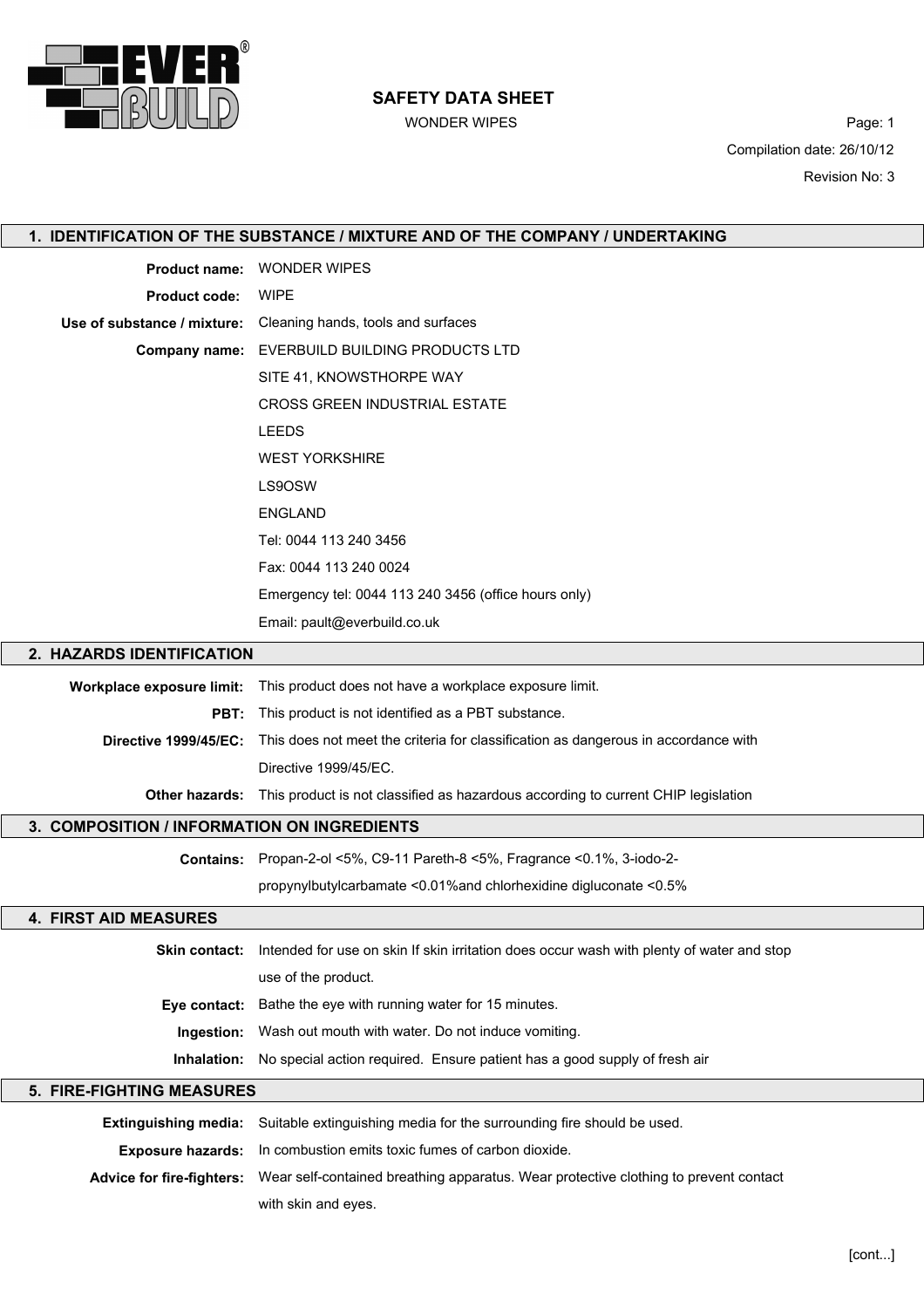## SAFETY DATA SHEET

WONDER WIPES **Page: 2** 

| <b>6. ACCIDENTAL RELEASE MEASURES</b>         |                                                                                                    |  |
|-----------------------------------------------|----------------------------------------------------------------------------------------------------|--|
| Personal precautions: Avoid contact with eyes |                                                                                                    |  |
|                                               | Clean-up procedures: Do not allow to enter the drains. Dispose of in standard waste.               |  |
| 7. HANDLING AND STORAGE                       |                                                                                                    |  |
|                                               | Storage conditions: Keep container tightly closed or wipes will quickly dry out                    |  |
| Suitable packaging:                           | Must only be kept in original packaging.                                                           |  |
|                                               | 8. EXPOSURE CONTROLS / PERSONAL PROTECTIONRecovery operations:                                     |  |
| <b>Engineering measures:</b>                  | Non required                                                                                       |  |
| <b>Respiratory protection:</b>                | Respiratory protection not required.                                                               |  |
| Hand protection:                              | Intended for use on hands, however if irritation occurs golves may be worn.                        |  |
| Eye protection:                               | Non required in normal use. Avoid contact with eyes.                                               |  |
| <b>Skin protection:</b>                       | Not required under normal use.                                                                     |  |
|                                               |                                                                                                    |  |
|                                               |                                                                                                    |  |
| State:                                        | cloth wipe impregnated with liquid                                                                 |  |
| Colour:                                       | White                                                                                              |  |
| Odour:                                        | Citrus                                                                                             |  |
| Solubility in water: Miscible                 |                                                                                                    |  |
| Flash point°C: >100                           |                                                                                                    |  |
|                                               | $pH: 6 - 8$                                                                                        |  |
| VOC g/l: 4.5%                                 |                                                                                                    |  |
| <b>10. STABILITY AND REACTIVITY</b>           |                                                                                                    |  |
| <b>Chemical stability:</b>                    | Stable under normal conditions.                                                                    |  |
| <b>Conditions to avoid:</b>                   | No special conditions to avoid                                                                     |  |
| Haz. decomp. products:                        | In combustion emits toxic fumes of carbon dioxide.                                                 |  |
| <b>11. TOXICOLOGICAL INFORMATION</b>          |                                                                                                    |  |
| 11. TOXICOLOGICAL INFORMATION (SYMPTOMS)      |                                                                                                    |  |
|                                               |                                                                                                    |  |
|                                               | Skin contact: As with all detergents, people with sensitive or damaged skin should avoid prolonged |  |
|                                               | contact with this product                                                                          |  |
| Eye contact:                                  | There may be irritation and redness.                                                               |  |
| Ingestion:                                    | There may be soreness and redness of the mouth and throat.                                         |  |
| <b>12. ECOLOGICAL INFORMATION</b>             |                                                                                                    |  |
| Persistence and degradability:                | Not measured. Expected to be readily biodegradeable. The surfactants contained within              |  |
|                                               | this product comply with the biodegradeability criteria laid down in regulation (EC) No.           |  |
|                                               | 648/2004 on detergents.                                                                            |  |
| Other adverse effects:                        | No data available.                                                                                 |  |